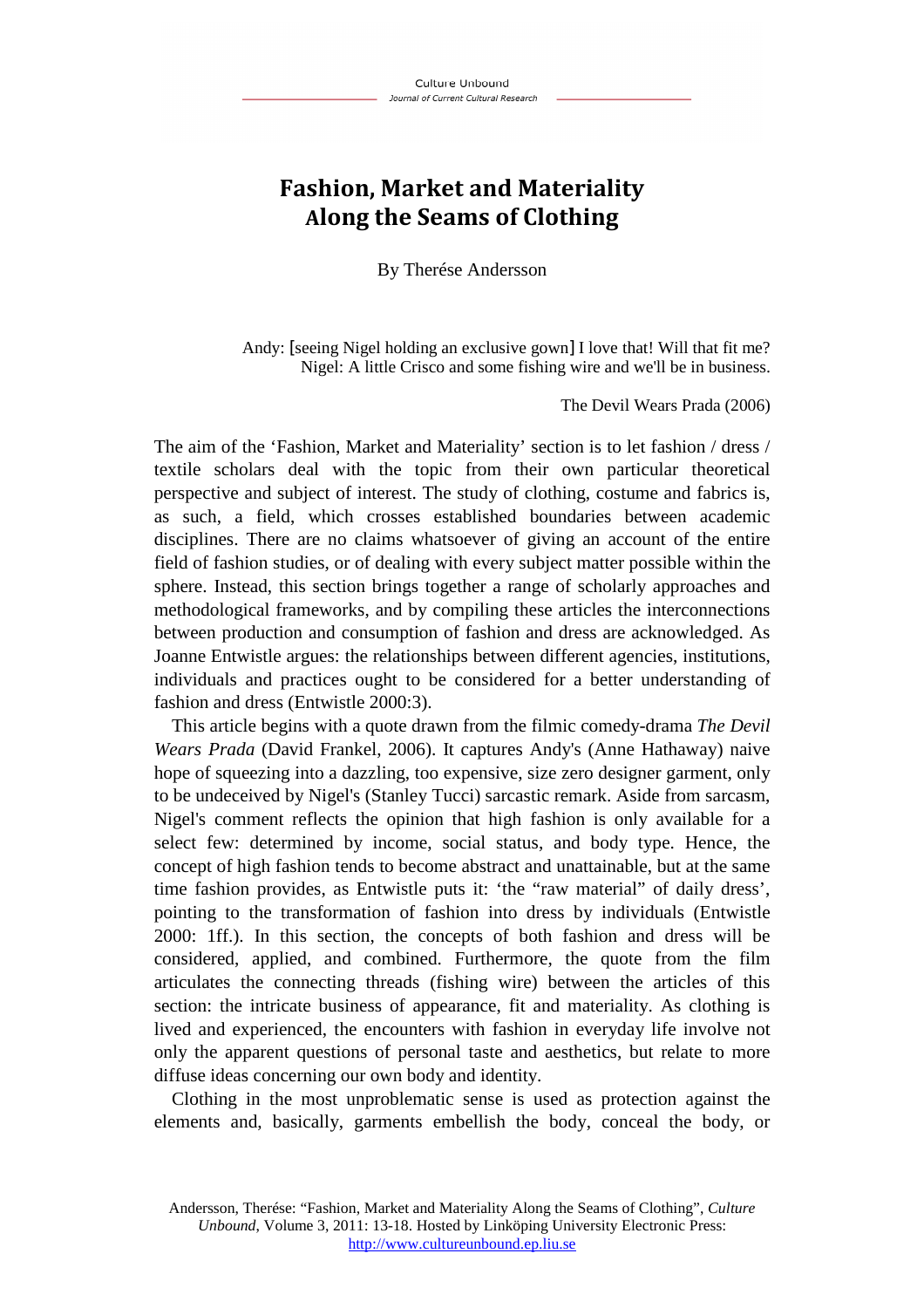display the body. In the cultural and social contexts of everyday life however, conventions of dress transform bodies into recognizable and meaningful entities acceptable within specific contexts (Entwistle 2001: 33). Dressing the body consequently concerns dressing the social self, trying out different looks, and, furthermore, different identities. Similarly to the use of dress to hide or reveal the body, fashion can be deployed to conceal or display an identity. By dressing in a particular way something is said about the individual: about gender, age, social status, and in certain cases referring directly to a subcultural affiliation, for instance regarding music or sport. To dress fashionably and/or in accordance with the codes of particular affiliations is simultaneously to stand out and to stick with the group and as Elizabeth Wilson puts it: 'to lay claim to the exclusive and to follow the herd' (Wilson 2003: 6), pointing to a contradictory mode of fashion.

As the body is a site for identity, clothing has a key function in a non-verbal communication process where appearances are negotiated. For instance, Judy Attfield calls attention to clothing and textiles as having 'a particular intimate quality because they lie next to the skin and inhabit the spaces of private life helping to negotiate the inner self with the outside world' (Attfield 2000: 121). The materiality of garments, the cuts and compositions, are regarded as signs in communication: as expressions of symbolic meanings whether it is about football strips, branding the nation, or interpretations of characters in a screenplay. Clothing and textile also have the quality to evoke and mediate emotions (Attfield 2000: 121), for instance the denotations of mourning attire are grief and loss. But, in a more complex sense, garments have in their immediacy an influence on how the wearer feels about herself; for instance, clothes could make one feel totally confident or totally wrong. From this angle emerges the interplay between fashion and emotions: the affect of materiality traces back to opinions and experiences of one's own body.

Hence, as Yuniya Kawamura points out, an understanding of fashion also involves 'an analysis of consumers who adopt fashion and their consumption behaviour because the consumers participate indirectly in the production of fashion' (Kawamura 2005:89). For instance, the practice of shopping is an immediate engagement between consumers and fashion, either as an experience visiting a store on location, browsing and touching actual garments, and taking advantage of the possibility to try on the favoured attires and decide if they fit or not; or visiting an on-line store, browsing through static images of garments and trying to estimate the fit before purchase. Without the act of reception, as Kawamura argues, the cultural production of fashion is not complete (Ibid 2005:89). Consumption behaviour and experiences of clothes due to body type are further discussed in 'Materialised Ideals: Sizes and Beauty' by Ingun Grimstad Klepp, Kirsi Laitala and Benedicte Hauge. Klepp, Laitala and Hauge have studied today's sizing systems. Their research was based on a web survey of Nordic consumers; complemented with in-depth interviews, market analysis of clothing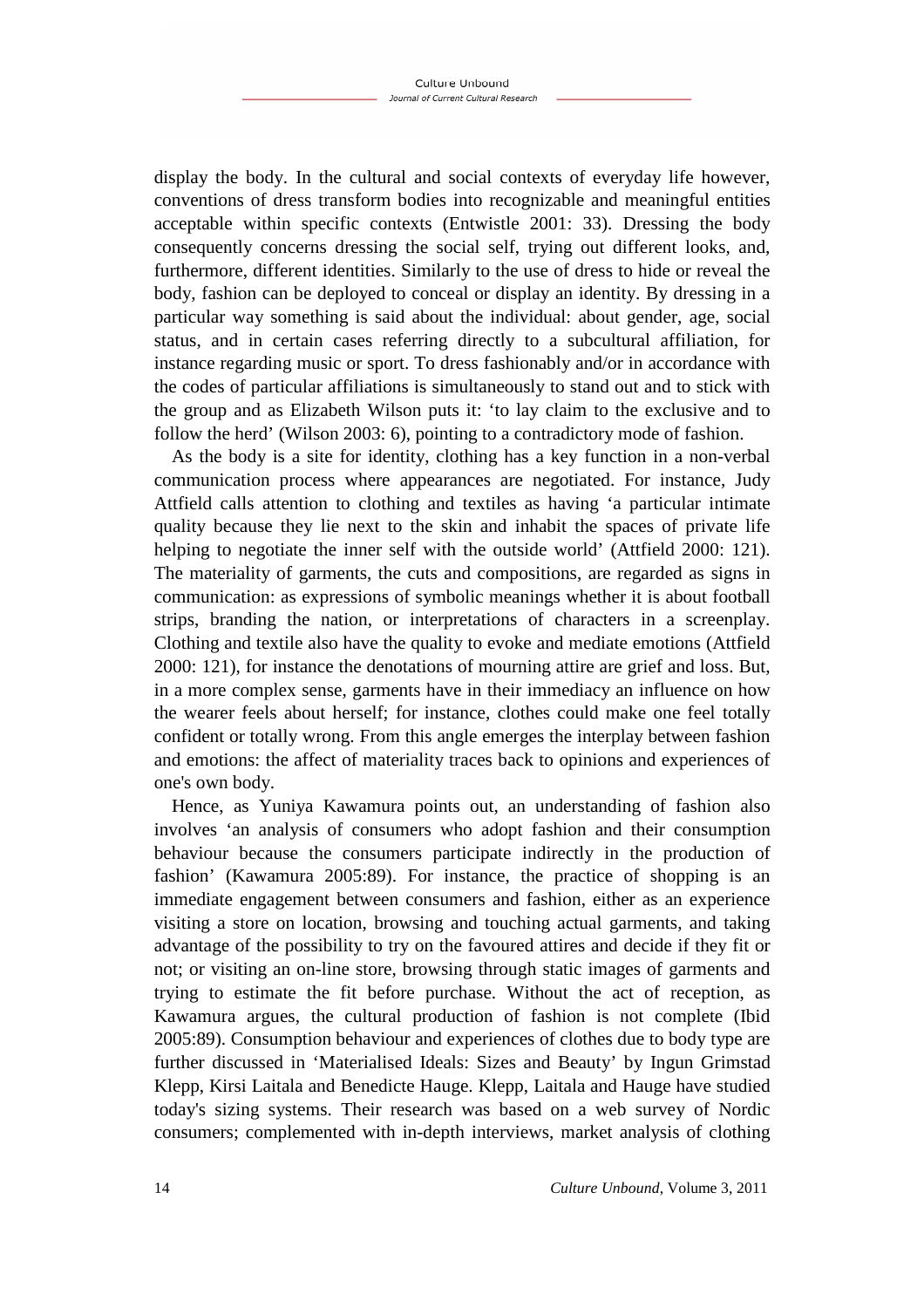sizes, and in-store trouser size measurements. At present the clothing industry is based on systems where clothes are made in ready-to-wear sizes and meant to fit most people. However, as previous studies have pointed out, many consumers are discontent with the use of these sizing systems; quite simply size designations are not accurate enough. In their study Klepp, Laitala and Hauge identify which consumer groups fall within these designations, and which do not. The results of this investigation of consumer behaviour indicates that a higher proportion of the consumers who have a body shape that diverges from the existing beauty ideals express discontentment with the sizing systems and the poor selection available.

Shopping and fashion retail as such opens the doors of visual as well as spatial accessibility to designer garments, and Christopher Breward describes the store as a significant staging post in 'the trail of the product from design and manufacture to the intimate realm of the wearer'. (Breward 2003: 143). In her article 'Retail and Fashion – A Happy Marriage? The Making of a Fashion Industry Research Design', Cecilia Fredriksson sets out to analyse the Swedish fashion business as a narrative of different social and cultural processes. She focuses on the narratives surrounding fashion storeowner Helena Svensson and fashion designer Filippa Knutsson. These are used to examine the symbolic status and oppositions between the creative entrepreneurship of fashion retail; opening a store of one's own; fashion design; and starting an own-name line of clothing. In the cases of both Svensson and Knutsson, fashion is presented as a passion, the realisation of a dream come true, and success in a tough business. But Fredriksson points out that the road to success differs, depending on whether you have to work and succeed on your own like Svensson, or if you are born into an entrepreneurial family with established connections as was the case with Knutsson. Fredriksson argues that: 'The inherent paradoxes between design, fashion and retail have to be analysed as different logics within different systems. These cultural systems produce and reproduce different stereotype identities that the fashion industry has to manage.'

Stores offer, as mentioned above, experiences of fashion staging in everyday life; nevertheless, the showcasing of fashion is inevitably associated with the spectacle of the fashion weeks and the runway shows in major cities. As media saturated, high profile events, the concepts of designer collection are broadcasted, in conjunction with a wider promotion of the culture and creative economy of the host cities (Breward 2006: ix). The spatial point of departure for the article 'Catwalking the Nation: challenges and possibilities in the case of the Danish fashion industry', by Marie Riegels Melchior, is Copenhagen Fashion Week 2010. Due to the event a large runway – named 'The World's Greatest Catwalk' – was built for showcasing Danish fashion design. Riegels Melchior understands the case of 'The World's Greatest Catwalk' as a materialization of, and culmination of, several years of joint industry engagement in Denmark aimed at strengthening the Danish fashion industry, as well as an opportunity for the Danish Government to invest in nation-branding. In the context of Danish fashion Riegels Melchior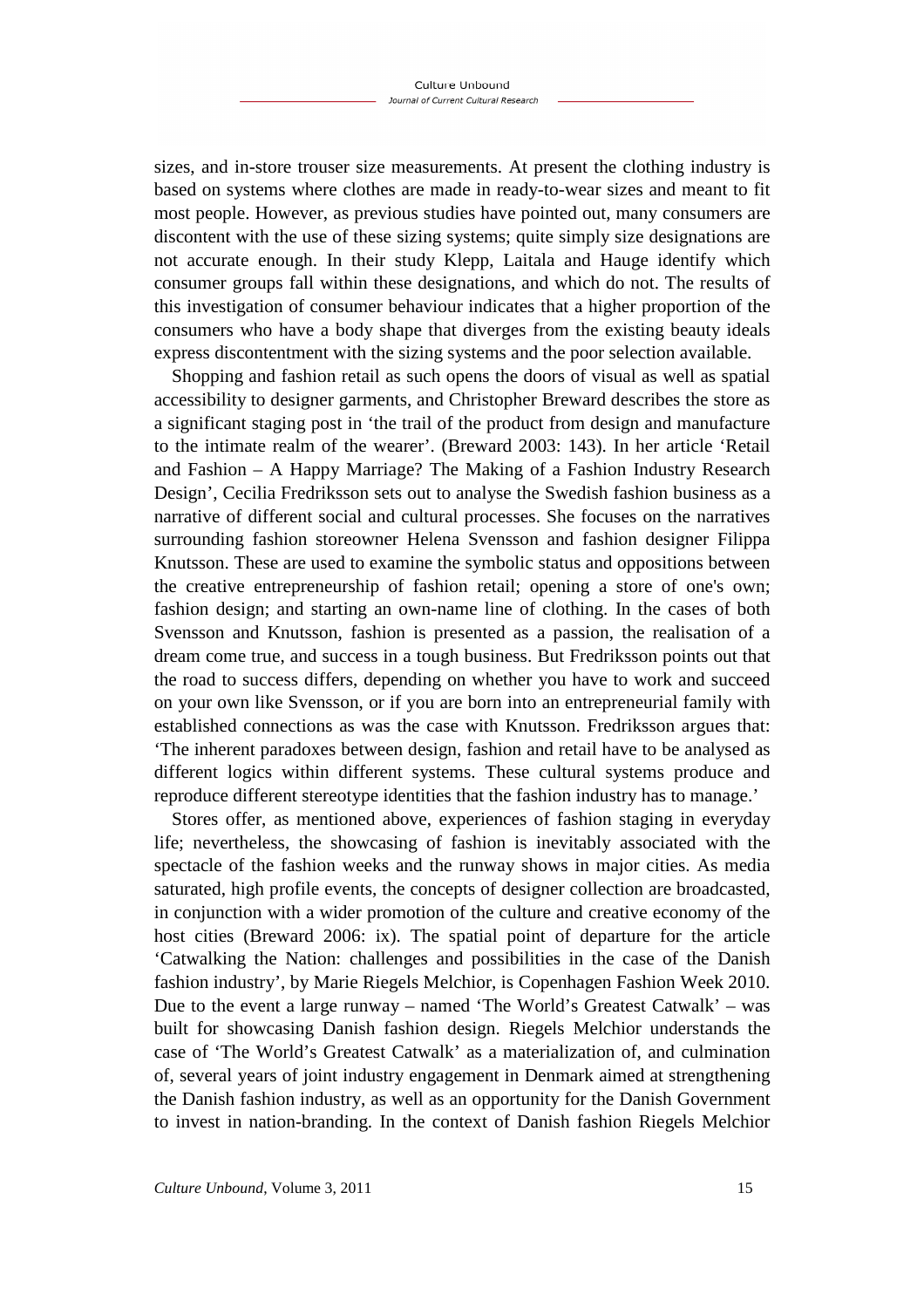then examines the mobilization of the nation for fashion, based on how the relationship between fashion and nation unfolds in contemporary fashion research and in practice, drawing attention to a current emphasis on national identity in fashion design as a mark of difference and collective identity.

Issues of national identity are also implied in the discussion of competitive sport and high performance textiles, as international success in championships clearly belongs to the arena of nation branding. The difference between gold and bronze medals could, in the case of swimming, be the reduction of friction drag by just 4 per cent (Clarke & O'Mahony 2005: 144). In her article 'The Fastskin Revolution: From Human Fish to Swimming Androids' Jennifer Craik follows the debate during the last decade surrounding the fastskin swimsuit – well known from the Sydney 2000 Olympic Games – starting from the dichotomy in perception, as to whether the body suit was a performance altering apparatus or a swimming costume. The story of fastskin swimsuits, Craik argues, reflects some of the challenges facing the impacts of technology in postmodern culture. As large investments have been made in researching performance enhancing techniques and equipment, competitive sport has been placed at the cutting edge of new technologies that have 'produced new fabrics and textiles based on state-of-the-art knowledge about ergonomics, aerodynamics, anthropometry, biomechanics, and other specialisations'. Craik asserts that new kinds of sports clothing such as the fastskin has been one product of this research and that this has transformed the nature of sportswear for competition, recreation and as casual wear. The article then deals with different dimensions of the image of the sport of swimming, as it has been 're-mapped as a technical artefact and sci-fi spectacle based on a radically transformed concept of the swimming body as a material object that has implications for the ideal of the fashionable body'.

As pointed out above, many of the developments that have been made in technical materials – such as neoprene – were originally designed for sports. Textile companies continue to invest in research and development; marketing fabrics that combine an attractive look with good feel, where design and tactility are integrated with properties designated to protect the wearer from the elements and which are beneficial to health and well-being (Clarke & O'Mahony 2005: 108f.). Tactile experiences of sports clothing are also discussed by Viveka Berggren Torell in her article 'As Fast as Possible Rather than well Protected: Experiences of Football Clothes'. Maurice Merleau-Ponty's phenomenological view: 'that we "take in" the world and experience ourselves, as subjects through our bodies', constitute the theoretical point of departure. Berggren Torell has interviewed Swedish football players – in both men's and women's teams – coaches, kit men, buyers of clothes, and sport directors, about their perceptions and experiences of football clothes. Since the body is both a feeling and knowing entity, Berggren Torell holds clothes as 'components of body techniques, facilitating or restraining body movements in a material way, but also as creators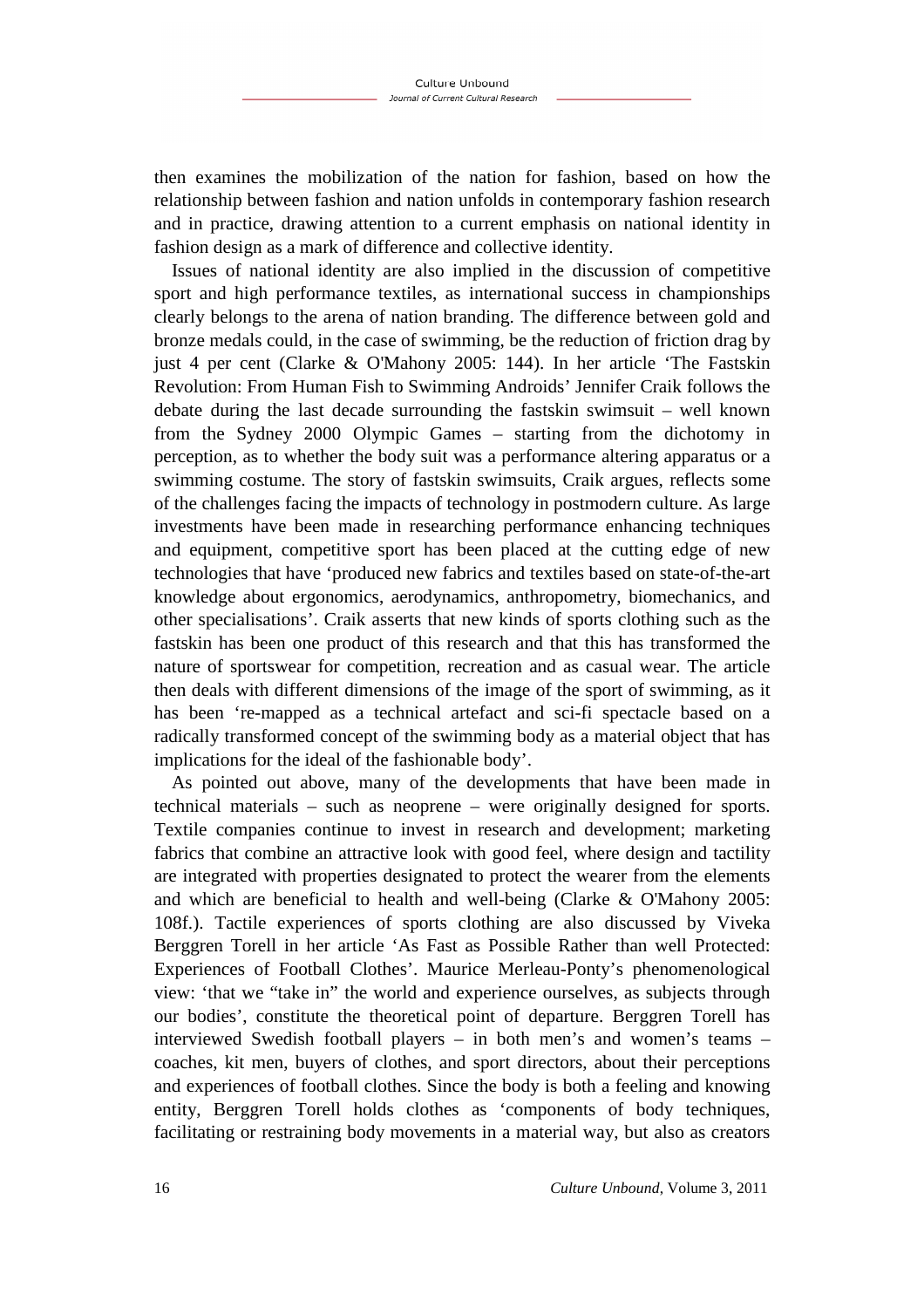of senses like lightness and security; in both ways influencing the knowledge in action that football playing is'. The content of the interviews is further discussed in relation to health issues concerning both bodily and psychological well-being.

Tactile experiences of dress also play a part in 'Costume Cinema and Materiality: Telling the Story of Marie Antoinette through Dress' by Therése Andersson. Instead of examining how certain films have influenced the fashion scene, or studying film stars as fashion icons, or considering how dress operates in relation to stardom (Moseley 2005: 1ff.), Andersson experiments with a materiality based approach for analysing film narratives through costumes. Sofia Coppola's film *Marie Antoinette* (2006) serves as the empirical starting point and Andersson argues that costumes, on a symbolic level, work as agents: focusing on the interdependence between costume and interpretations of the screenplay's main character. Crystallizing costume as a significant feature for reading the movie, a theoretical notion of costumes and materiality is explored. This notion is further developed in relation to stylistics constituted as emotions materialised in costume. As costumes are the main object for analysis, the discussion immediately centres on costumes created by professional costume designers for the two-dimensional format of the film frame; costumes made for the moment: for a specific narrative and aesthetic expression.

The different takes on fashion and dress in these articles, the varying topics analysed and the research questions discussed, demonstrate the multi-faceted subject of fashion and materiality; the continuous interrelationship between the global and the local, between the exclusive and the mundane, between high fashion and everyday practices of dress. And, as the opening quotation from *The Devil Wears Prada* illustrates, the sometimes all too familiar dilemma: adoration of a fabulous dress, and the harsh knowledge of non-fit. Because clothing is lived and experienced it generates feelings and emotions in the wearer. As a consequence the contradictory mode of fashion tends to bring about ambivalence in responses to dress:

Fashion is ambivalent – for when we dress we wear inscribed upon our bodies the often obscure relationship of art, personal psychology and the social order. And this is why we remain endlessly troubled by fashion – drawn to it, yet repelled by fear of what we might find hidden within its purposes, masked by the enigma of its Mona Lisa smile. (Wilson 2003: 247)

Do you dare to open the doors and step into the wardrobe?

**Therése Andersson** is currently employed at the Department of History, Stockholm University. Her doctoral thesis in Cinema Studies is entitled *Beauty Box: Film Stars and Beauty Culture in Early 20th Century Sweden (2006).* Andersson is currently working on the research project *Velcro, Button, and Zip: Power and Materiality during Styling and Dressing*, funded by the Bank of Sweden Tercentenary Foundation*.* E-mail: therese.andersson@historia.su.se